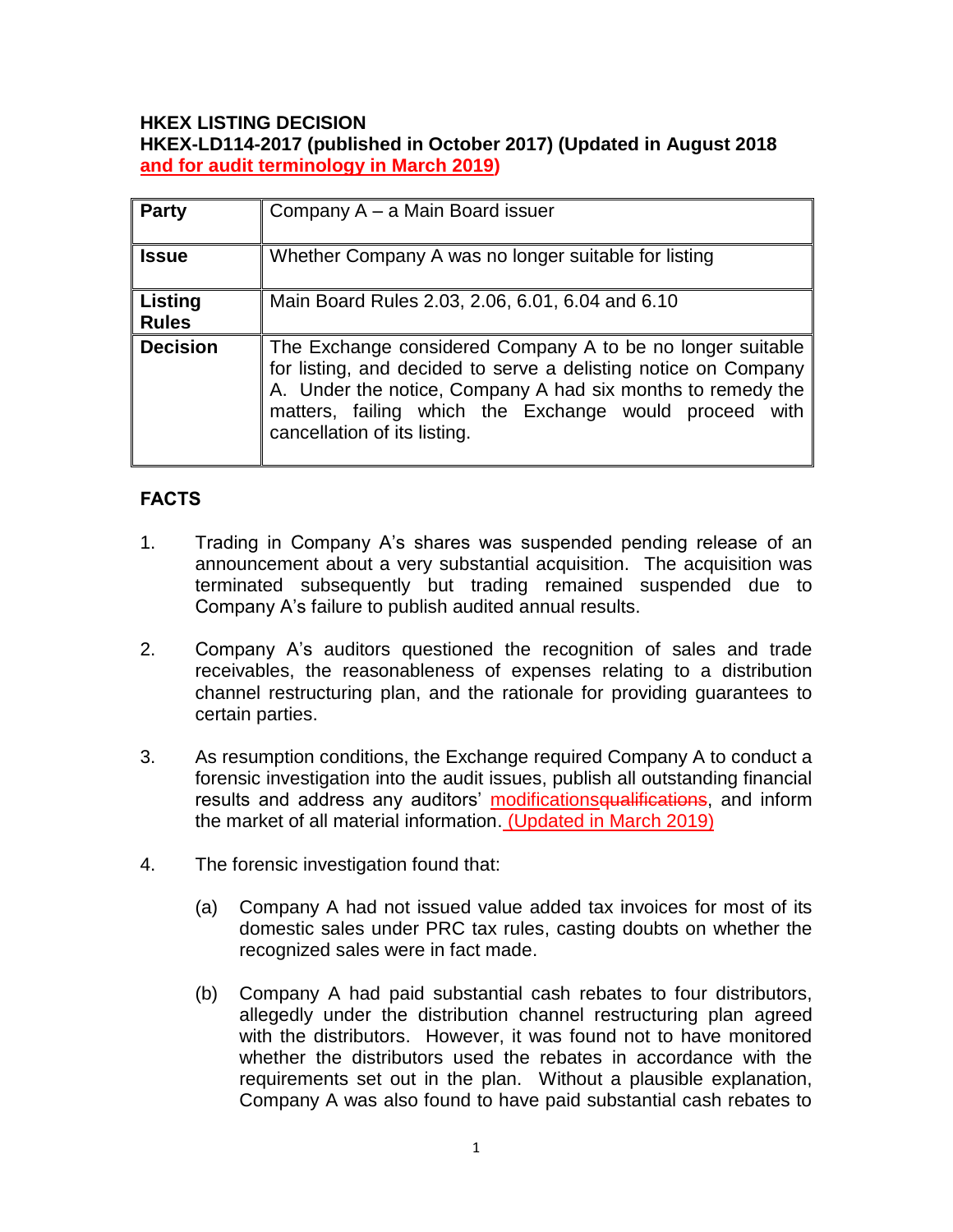entities which were not parties to the plan. The forensic accountants questioned the rationale and justification for the cash rebates.

- (c) Absent any internal controls or procedures, Company A had guaranteed loans granted to related parties by banks. The loans were subsequently in default and Company A had paid and made a full provision for the guaranteed debts.
- 5. The forensic accountants encountered significant limitations that prevented it from conducting a proper investigation. As a result, they were unable to form a view on the audit issues.
- 6. This gave rise to the following regulatory issues:
	- (a) that Company A's financial statements and/or records were not accurate and complete in material respects or were materially misleading;
	- (b) that investors had not been given the necessary information to make an informed assessment of Company A;
	- (c) the integrity of Company A's management; and
	- (d) the lack of adequate internal controls to safeguard Company A's assets and protect shareholders' interests.
- 7. More than two years had lapsed since the trading suspension. Company A had yet to (i) resolve the audit issues or the forensic findings that resulted in its continued failure to publish financial results and the continued trading suspension; and (ii) fully comply with the resumption conditions.
- 8. Given the above, the Exchange advised Company A of its (i) concern about the latter's suitability for continued listing and (ii) intention to commence procedures to cancel its listing.
- 9. In response, Company A's special investigation committee (comprising of all the independent non-executive directors) confirmed that the management of the company had not taken or proposed any action to address the forensic findings and considered that the management was unable to resolve the relevant issues. As an attempt to resolve the issues, the committee then appointed a firm of legal advisers to understand the audit issues and the forensic findings and consider possible remedial measures.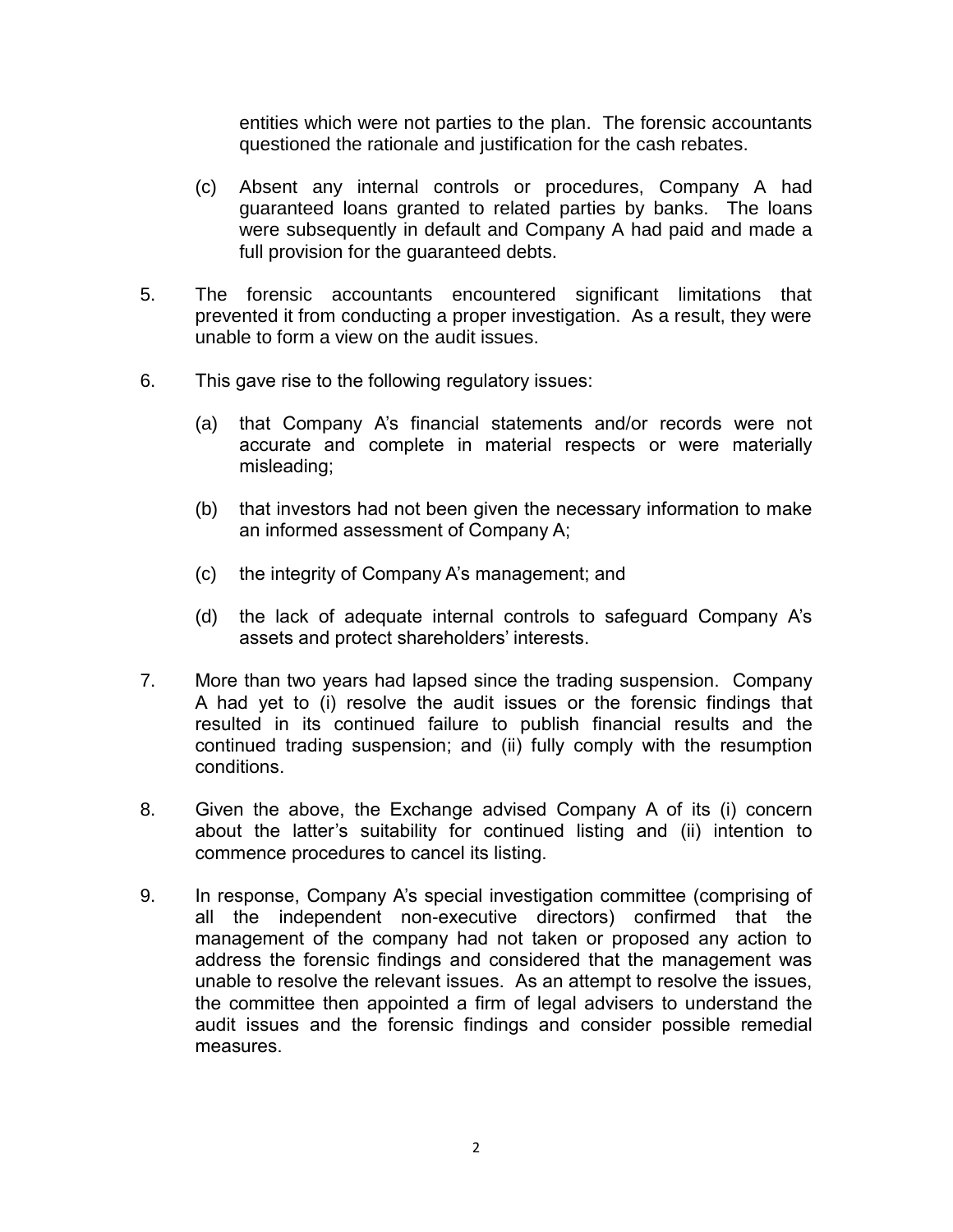# **APPLICABLE LISTING RULES AND GUIDANCE**

*Cancellation of listing* 

10. Rule 6.01 states that:

*"Listing is always granted subject to the condition that where the Exchange considers it necessary for the protection of the investor or the maintenance of an orderly market, it may at any time direct a trading halt or suspend dealings in any securities or cancel the listing of any securities in such circumstances and subject to such conditions as it thinks fit, whether requested by the issuer or not. The Exchange may also do so where:— …*

*…*

- *(4) the Exchange considers that the issuer or its business is no longer suitable for listing."*
- 11. Rule 6.04 states that:

*"Where dealings have been halted or suspended, the procedure for lifting the trading halt or suspension will depend on the circumstances and the Exchange reserves the right to impose such conditions as it considers appropriate. The issuer will normally be required to announce the reason for the trading halt or suspension and, where appropriate, the anticipated timing of the lifting of the trading halt or suspension…The continuation of a suspension for a prolonged period without the issuer taking adequate action to obtain restoration of listing may lead to the Exchange cancelling the listing."*

12. Rule 6.10 states that:

*"… Where the Exchange considers that any circumstances set out in rule 6.01 arise, it may:*

*(1) publish an announcement naming the issuer and specifying the period within which the issuer must have remedied those matters which have given rise to such circumstances. Where appropriate the Exchange will suspend dealings in the issuer's securities. If the issuer fails to remedy those matters within the specified period, the Exchange will cancel the listing. The Exchange may treat any proposal to remedy those matters as if they were an application for listing from a new applicant for all purposes, in which case, the issuer must comply with the requirements for new listing applications as set out in the Listing Rules; or*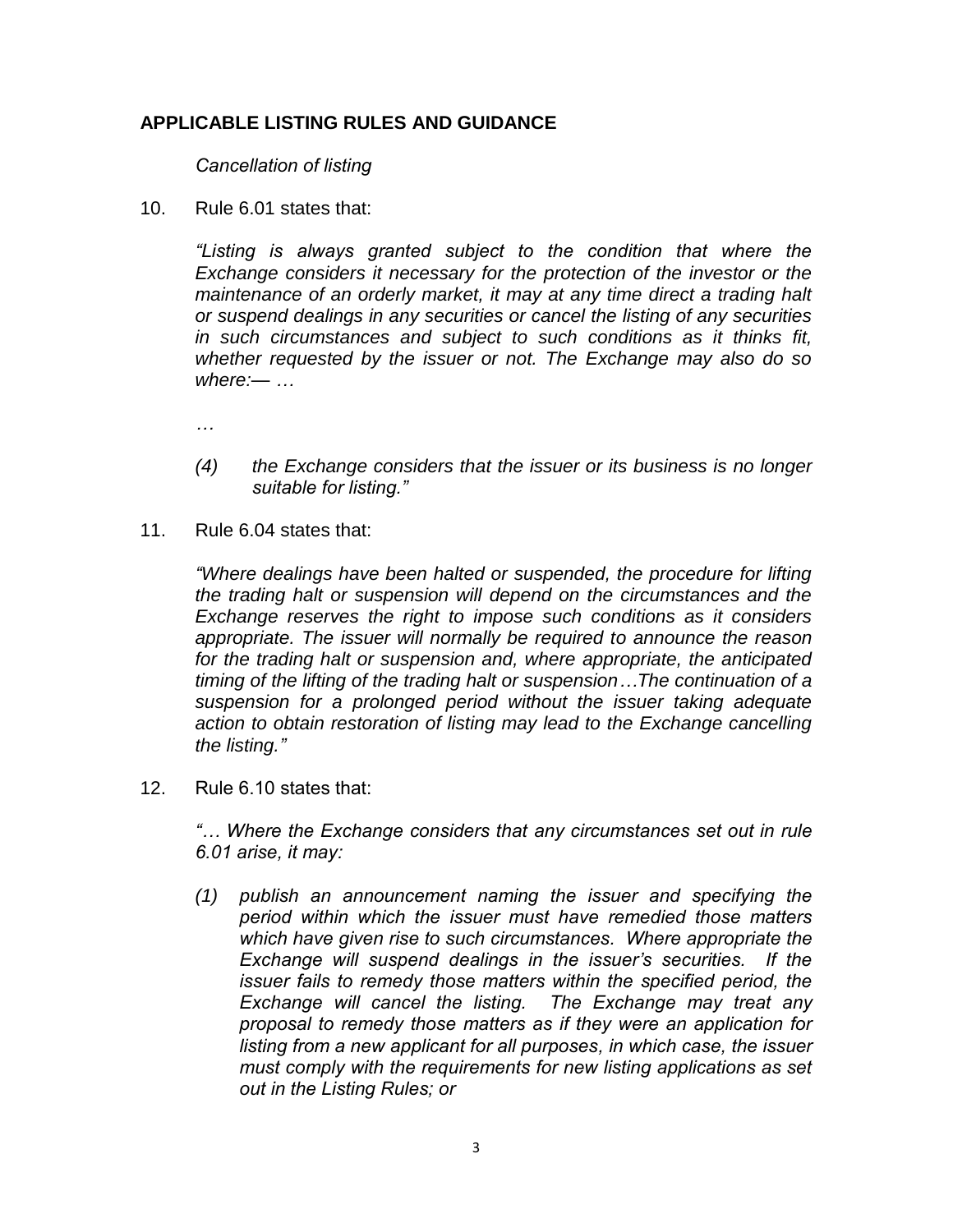*(2) cancel the listing of the issuers' securities following the Exchange's publication of an announcement notifying the cancellation of the listing."* (Updated in August 2018)

#### *Suitability for listing*

13. Rule 2.03 states that:

*"The Listing Rules reflect currently acceptable standards in the market place and are designed to ensure that investors have and can maintain confidence in the market and in particular that:* 

- *(1) applicants are suitable for listing;*
- *(2) the issue and marketing of securities is conducted in a fair and orderly manner and that potential investors are given sufficient information to enable them to make a properly informed assessment of an issuer…;*
- *(3) investors and the public are kept fully informed by listed issuers…of material factors which might affect their interests;*
- *(4) all holders of listed securities are treated fairly and equally;*
- *(5) directors of a listed issuer act in the interest of shareholders as a whole, particularly where the public represents only a minority of the shareholders; and*
- *(6) all new issues of equity securities by a listed issuer are first offered to the existing shareholders by way of rights unless they have agreed otherwise."*
- 14. Rule 2.06 states that:

*"Suitability for listing depends on many factors. Applicants for listing should appreciate that compliance with the Exchange Listing Rules may not of itself ensure an applicant's suitability for listing. The Exchange retains a discretion to accept or reject applications and in reaching their decision will pay particular regard to the general principles outlined in rule 2.03. … "* 

15. Guidance Letter GL68-13 sets out factors that the Exchange may consider when assessing whether an applicant or its business is suitable for listing. The Exchange may also take them into account when considering a listed issuer's suitability for continued listing.

### **ANALYSIS**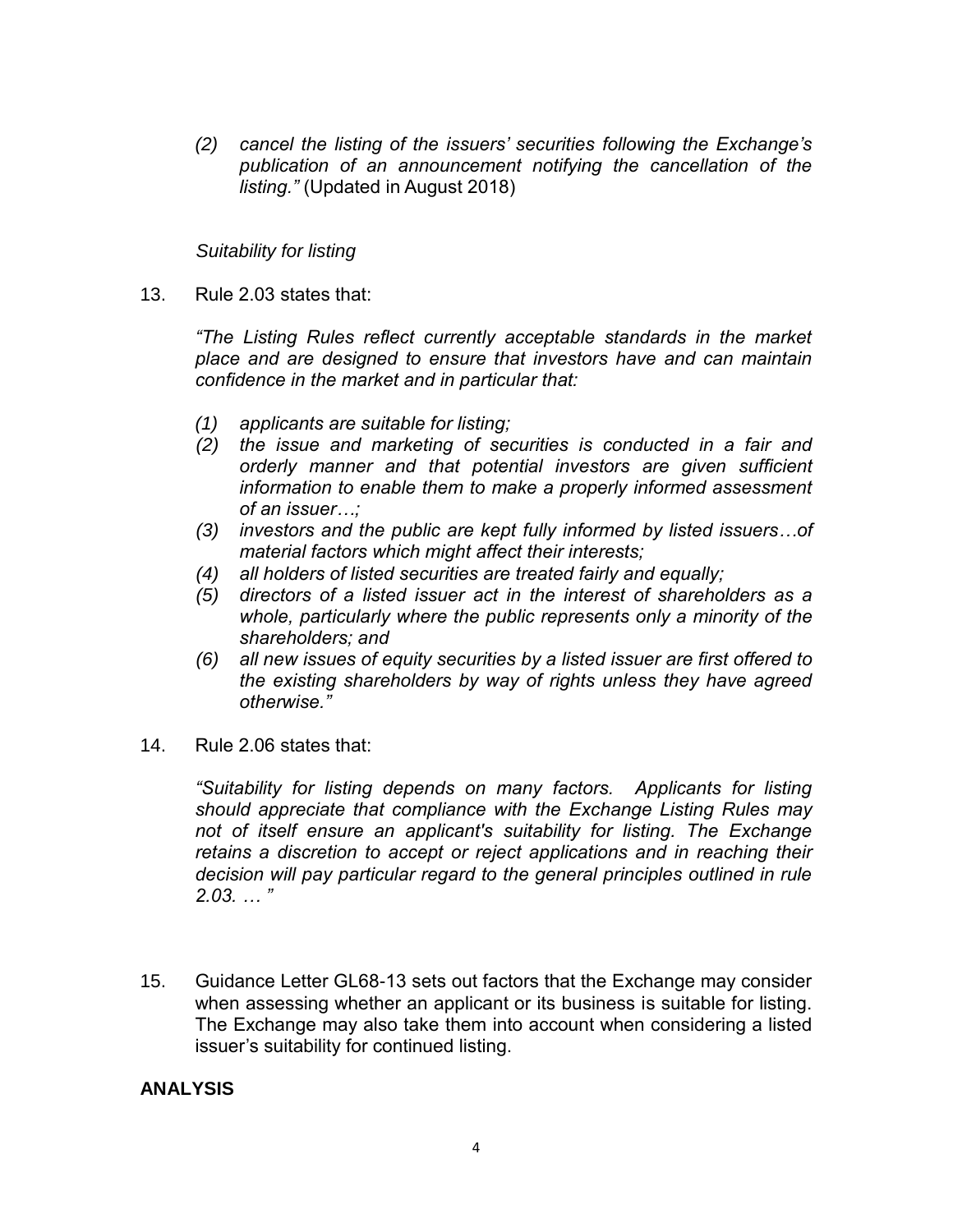- 16. Rule 6.01 provides that where the Exchange considers it necessary for the protection of investors or the maintenance of an orderly market, it may suspend trading or cancel the listing of any securities. The Rule also specifies certain circumstances under which the Exchange may suspend trading or cancel a listing, which include where the Exchange considers an issuer or its business to be no longer suitable for listing.
- 17. Suitability for listing, as set out in Rule 2.06, depends on many factors. The Exchange has a broad discretion to interpret and apply the concept of suitability case by case for the purpose of maintaining market confidence with reference to the currently acceptable standards in the market place. It takes account of its underlying regulatory objectives to, as far as reasonably practicable, ensure an orderly, informed and fair market for the trading of securities listed on it and to act in the interest of the public, having particular regard to the interest of the investing public.
- 18. The existence of issuers which are unsuitable for listing would undermine the quality of the market and bring it into disrepute. Rule 6.10 sets out the delisting procedures applicable to an issuer or its business which is no longer suitable for listing.
- 19. In this case,
	- (a) The audit issues and the forensic findings raised a serious question about the accuracy and credibility of Company A's financial statements or records in material respects, the integrity of its management, and the lack of adequate internal controls or procedures to safeguard its assets and protect shareholders' interests.
	- (b) As the management failed to take actions to address the audit issues or the forensic findings, Company A was not able to properly comply with its financial reporting obligations under the Rules despite a prolonged period of suspension. This deprived shareholders and investors of the financial information necessary for appraising its position.